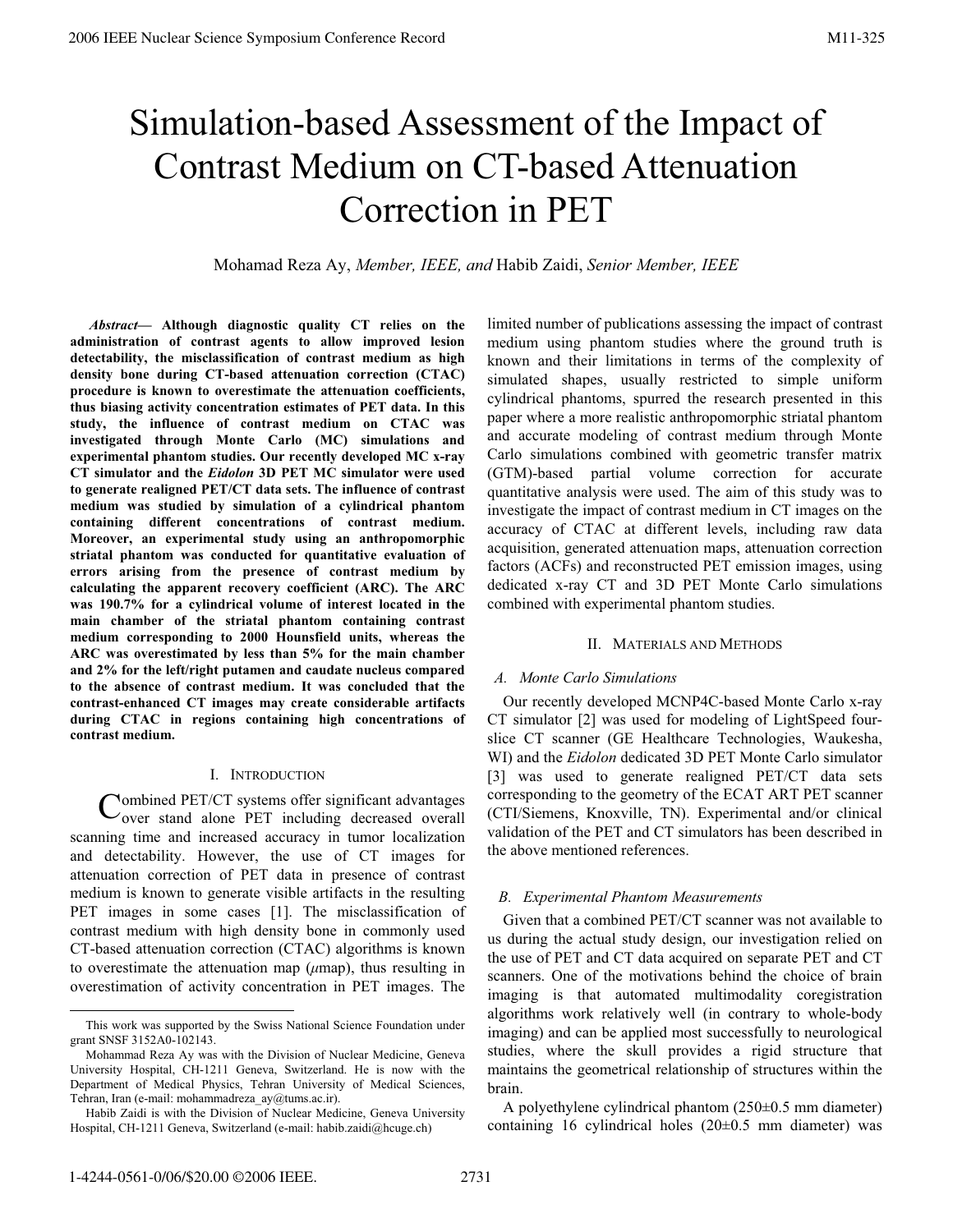constructed. Fourteen syringes were filled with a solution of K2HPO4 and water with concentrations varying between 50  $mg/cm<sup>3</sup>$  and 900 mg/cm<sup>3</sup> to simulate cortical bone with different densities. The prepared syringes and two additional syringes containing water and air were inserted into the polyethylene phantom's holes. Thereafter, the phantom was scanned using the LightSpeed four-slice CT scanner to calculate the calibration curve for conversion from CT numbers to linear attenuation coefficients at 511 keV according to the method proposed by Bai *et al.* [4]. The XCOM photon cross section library [5] was used for calculation of the linear attenuation coefficients of the inserted solutions at 511 keV.

To investigate the effect of contrast medium on CTAC, experimental measurements of the anthropomorphic striatal phantom (Radiology Support Devices Inc., Long Beach, CA) were performed. This phantom consists of four small cavities that can be filled independently representing the left and right caudate and left and right putamen. In addition, there is a larger main chamber surrounding the four small cavities representing the rest of the brain. The main chamber itself is embedded in a bone like structure representing the skull. This arrangement provides properties similar to the human head suitable for mimicking PET studies of the presynaptic and postsynaptic dopaminergic system. For an activity concentration ratio of 1:8 between the main chamber and small cavities, 2.94 MBq of  $^{18}F$  (in 0.9 ml, 0.9% NaCl) were diluted in distilled water. A total activity of 13.2 MBq  $^{18}$ F diluted into 1.1 ml NaCl was filled into the main chamber. Subsequently, the main chamber was totally filled with distilled water. The fully 3D emission study lasted 25 minutes whereas the CT data of the same phantom were acquired using the Aquilion CT scanner (Toshiba Medical Systems Corporation, Tokyo, Japan) at 120 kV and 240 mA.

## *C. Attenuation Correction and Image Reconstruction*

The computation of ACFs derived from CTAC involved down-sampling the CT image matrix to 128×128 followed by Gaussian smoothing using a 6 mm kernel to match the spatial resolution of the PET scanner used in this study. CT numbers (in HU) were then transformed to linear attenuation coefficients at 511 keV using the calculated bi-linear calibration curve. The created *μ*maps were forward projected to generate 47 ACF sinograms. The attenuation corrected projections were reconstructed using the 3DRP reprojection algorithm implemented within the ECAT 7.2.1 software (CTI Molecular Imaging Inc., Knoxville, TN) with a maximum acceptance angle corresponding to 17 rings and a span of 7. The default parameters used in clinical routine were applied (Ramp filter, cut-off frequency 0.35 cycles/pixel). The reconstructed images consist of 47 slices with 128×128 resolution and a voxel size set to  $1.72 \times 1.72 \times 3.4$  mm<sup>3</sup>. Since the PET and CT data used in this study were acquired on separate PET and CT scanners, PET to CT image

coregistration was performed using the commercial Hermes multi-modality fusion software (Nuclear Diagnostics AB, Stockholm, Sweden). In order to increase the accuracy of quantitative analysis of reconstructed PET images, correction for partial volume effect was performed using the popular geometric transfer matrix (GTM)-based method proposed by Rousset *et al.* [6] which allows to compute corrected estimates without *a priori* knowledge on any activity level.

## *D. Contrast Medium Modeling*

The influence of contrast medium was studied by simulation of a cylindrical phantom containing different concentrations of contrast medium. Moreover, an experimental study using an anthropomorphic striatal phantom was conducted for quantitative evaluation of errors arising from the presence of contrast medium by calculating the apparent recovery coefficient (ARC) in presence of different artificially created concentrations of contrast medium in a cylindrical region in the main chamber of the striatal phantom. The ARC represents the apparent (observed or partial volume corrected) regional radioactivity concentration to true activity ratio. Two experiments were carried out to assess the impact of contrast medium on CTAC. Firstly, CT scans of a cylindrical water phantom (200 mm diameter) containing a centered cylinder (50 mm diameter) filled with different concentrations of iohexol were simulated. Iodine concentrations of 0.7 mg/cm<sup>3</sup>, 3.5 mg/cm<sup>3</sup>, 7 mg/cm<sup>3</sup> and 70 mg/cm<sup>3</sup> were considered for simulation of contrast medium solution (dilution of 1:500, 1:100, 1:50 and 1:5 of iohexol, respectively). Iohexol contrast medium was used as reference to validate simulated CT images by comparison with similar published experimentally measured CT numbers for the chosen concentrations. Thereafter, the reconstructed CT images were used for attenuation correction of the equivalently simulated PET data sets. In the second experiment, CT images of the anthropomorphic striatal phantom were modified by inserting a cylindrical region (20 mm diameter) in the main chamber to simulate the presence of contrast medium with various concentrations corresponding to CT numbers of 50, 100, 200, 500, 1,000, 1,500 and 2,000 HU. Subsequently, the resultant CTAC *μ*map was used for attenuation correction of emission data.

## III. RESULTS

Figure 1 shows the calculated bi-linear calibration curves for both CT scanners used in this study at 120 kVp tube voltage. The XCOM photon cross sections database was used for calculation of the corresponding linear attenuation coefficients of the inserted solutions at 511 keV.

As an illustration of the effect of the presence of positive contrast medium in a circular region located at the center of a water-filled cylinder, Fig 2 shows Monte Carlo generated attenuation profiles and scatter to primary ratios (SPR) using different concentrations of contrast medium for both x-ray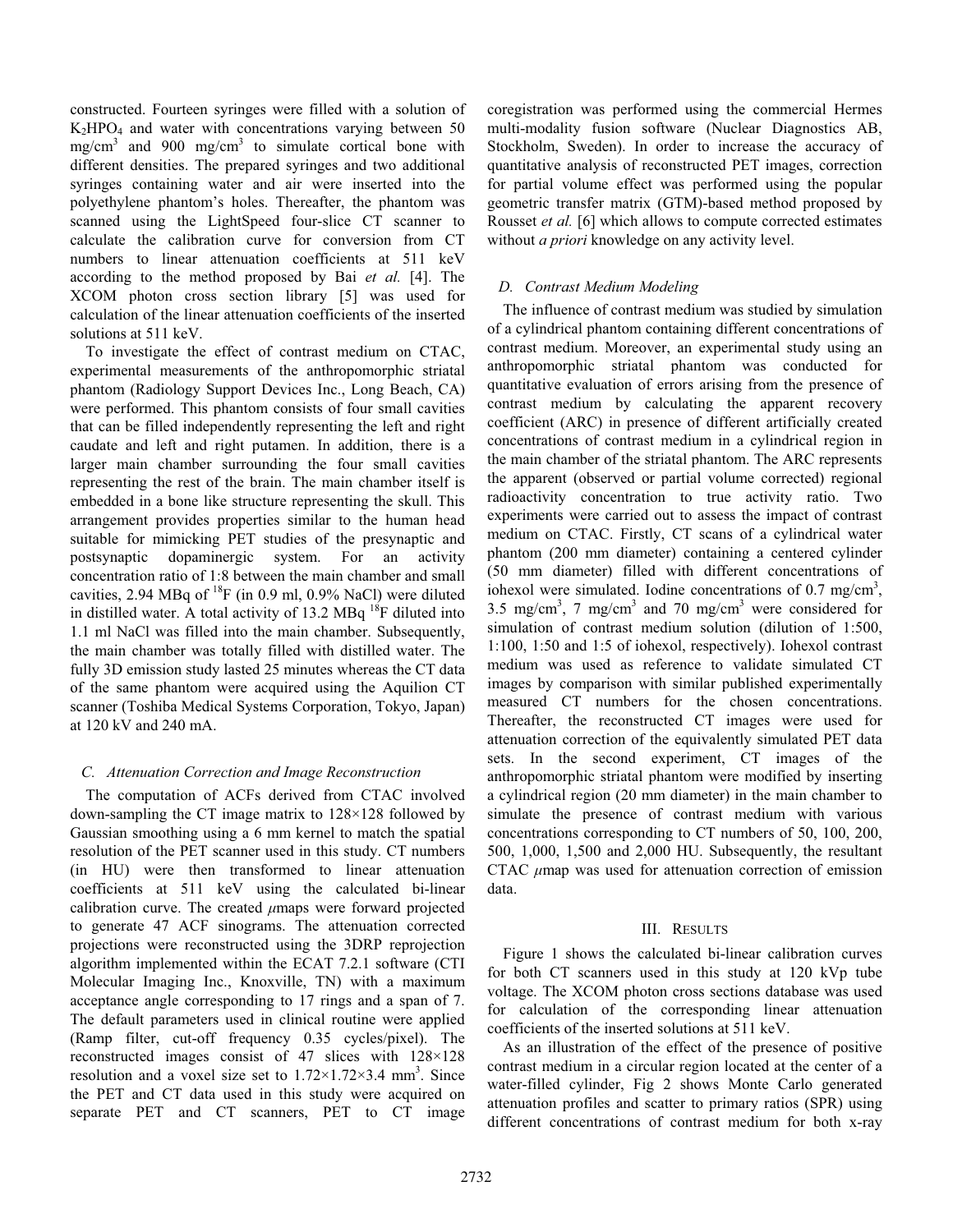spectra and 511 keV. The attenuation profiles illustrate the significant difference in photons attenuation by contrast media between the two energies. The SPR is a good indicator of the scatter component's magnitude in the acquired data. The corresponding central profiles of the derived *μ*maps from reconstructed images in both energies and for two extreme cases of Iodine concentration (maximum of 70 mg/cm<sup>3</sup> and minimum of 0.7 mg/cm<sup>3</sup>) are also shown (Figs. 3) to illustrate the impact of using contrast media on generated *μ*maps.



Fig. 1. Calculated bi-linear calibration curves for conversion of CT numbers (HU) at 120 kVp into linear attenuation coefficients at 511 keV for both Aquilion (solid line) and LightSpeed (dashed line) CT scanners. The inhouse designed polyethylene cylindrical phantom containing 16 cylindrical holes is shown in the upper left corner.



Fig. 2. Monte Carlo study of the impact of contrast medium in a cylindrical water phantom (200 mm diameter) containing a centered cylinder (50 mm diameter) having different concentrations of iohexol for both CT and

monoenergetic 511 keV energies showing: (top) Attenuation profiles; (bottom) Scatter to primary ratios.



Fig. 3. Monte Carlo study of the impact of contrast medium in a cylindrical water phantom containing centered cylinder having different concentrations of iohexol for both CT and monoenergetic 511 keV energies showing: (top) central profiles through attenuation maps for maximum concentration (70 mg/cm<sup>3</sup> Iodine) of contrast medium; (bottom) for minimum concentration  $(0.7)$ mg/cm3 Iodine) of contrast medium.

The computed ACF sinograms were used for attenuation correction of simulated emission data. Fig. 4 illustrates the *μ*maps and corresponding reconstructed emission images corrected for attenuation using CTAC for different concentrations of Iodine.



Fig. 4. Representative slice of calculated attenuation maps and reconstructed emission images for different concentrations of contrast medium: (top) MC simulated *μ*maps for different concentrations of contrast medium,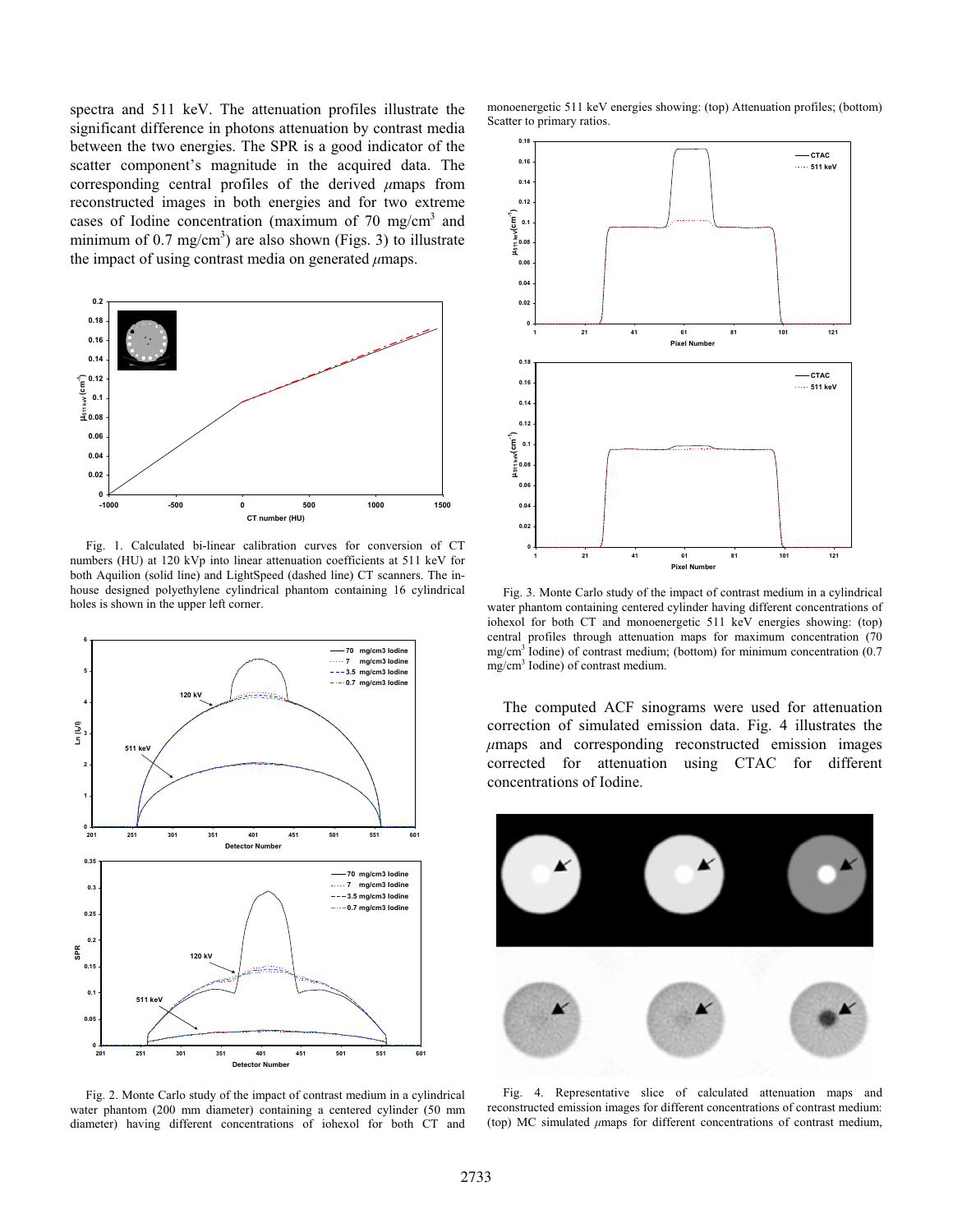from left to right 3.5, 7 and 70 mg/cm<sup>3</sup> iodine; (bottom) corresponding reconstructed PET emission data following CTAC.

The simulated attenuation profiles for both energies are further validated by comparing average CT numbers in the contrast region of the uniform cylindrical phantom with published experimentally measured values [7] and theoretical linear attenuation coefficients computed using the XCOM photon cross section library [5] at 511 keV (Table I).

#### TABLE I

COMPARISON OF AVERAGE SIMULATED AND PUBLISHED MEASURED CT NUMBERS AND SIMULATED AND THEORETICAL LINEAR ATTENUATION COEFFICIENTS IN BOTH CT (120 KV<sub>p</sub>) AND 511-KeV MONOENERGETIC ENERGIES

| Concentration<br>of Lodine in<br>solution | Measured<br>CT number<br>$(HU)$ [7] | Simulated<br>CT number<br>(HU) | <b>Theoretical</b><br>$\mu_{511 \text{ keV}}$ (cm <sup>-1</sup> )<br><b>XCOM [5]</b> | <b>Simulated</b><br>$\mu_{511 \text{ keV}}$ (cm <sup>-1</sup> )<br>MCNP4C |  |
|-------------------------------------------|-------------------------------------|--------------------------------|--------------------------------------------------------------------------------------|---------------------------------------------------------------------------|--|
| $70 \text{ mg/cm}^3$                      | 1445.3                              | 1434.8                         | 0.1026                                                                               | 0.1028                                                                    |  |
| $7 \text{ mg/cm}^3$                       | 205.7                               | 193.2                          | 0.0965                                                                               | 0.9677                                                                    |  |
| $3.5 \text{ mg/cm}^3$                     | 128.2                               | 118.2                          | 0.0962                                                                               | 0.0964                                                                    |  |
| $0.7 \text{ mg/cm}^3$                     | 65.3                                | 50.2                           | 0.0959                                                                               | 0.0961                                                                    |  |
| $0 \text{ mg/cm}^3$                       | 9.7                                 | 1.3                            | 0.0958                                                                               | 0.0960                                                                    |  |

Fig. 5 shows *μ*maps resulting from the conversion of CT images of the RSD striatal phantom modified by inserting positive contrast medium in a cylindrical region (20 mm diameter) in the main chamber containing different concentrations of contrast medium. The corresponding PET emission data corrected for attenuation using the generated *μ*maps and reconstructed using the 3DRP reprojection algorithm are also shown. Fig. 6 illustrates the calculated activity concentration in different regions of the striatal phantom after partial volume correction. A more rigorous quantitative measure of the effect of contrast medium is also given in Table II, which shows the apparent recovery coefficients (ARCs) calculated for six different regions in the RSD striatal phantom after partial volume correction using the GTM-based method [6].

## IV. DISCUSSION

PET/CT now has emerged as an important and costeffective method of performing anatomical-functional correlations in a way that improves patient management. However, in addition to a much higher absorbed dose to the patient, there are many physical and physiological factors that hamper the accurate registration of both imaging modalities and the accurate quantitative analysis of PET data following CTAC, the presence of oral and intravenous contrast medium being one of them. The impact of the presence of positive contrast agents on the accuracy of CTAC was investigated in both the effective energy of the x-ray tube and mono-energetic 511 keV photons at the level of CT images, resulting *μ*maps, ACF sinograms, and finally the reconstructed emission

images. The first objective was reached through Monte Carlo simulations to confirm that the behaviour of contrast medium with respect to photon absorption and scattering is completely different between CT and 511 keV energies. The remaining experiments aimed to study the impact of contrast medium quantitatively by calculating ARCs in different regions of the RSD striatal phantom corrected for attenuation using CTAC for different concentrations of contrast medium (Table II).



Fig. 5. Representative slice of calculated attenuation maps and reconstructed emission images for different concentrations of contrast medium: (top) calculated *μ*maps following modification of the striatal phantom by insertion of a cylindrical area containing different concentrations of contrast medium, from left to right 0, 500 and 2000 HU; (bottom) reconstructed PET emission images of the same phantom.



Fig. 6. Calculated activity concentrations in different volumes of interest (VOIs) after partial volume effect correction in the modified RSD anthropomorphic striatal phantom following insertion of a cylindrical VOI containing contrast medium in CT images.

The difference between attenuation profiles for various concentrations of contrast medium at CT energy (120 kVp) and 511 keV is due to the difference between the photon interaction cross sections at these energies. The difference between attenuation profiles calculated at 511 keV for various concentrations of contrast medium is insignificant whereas there is significant difference between attenuation profiles